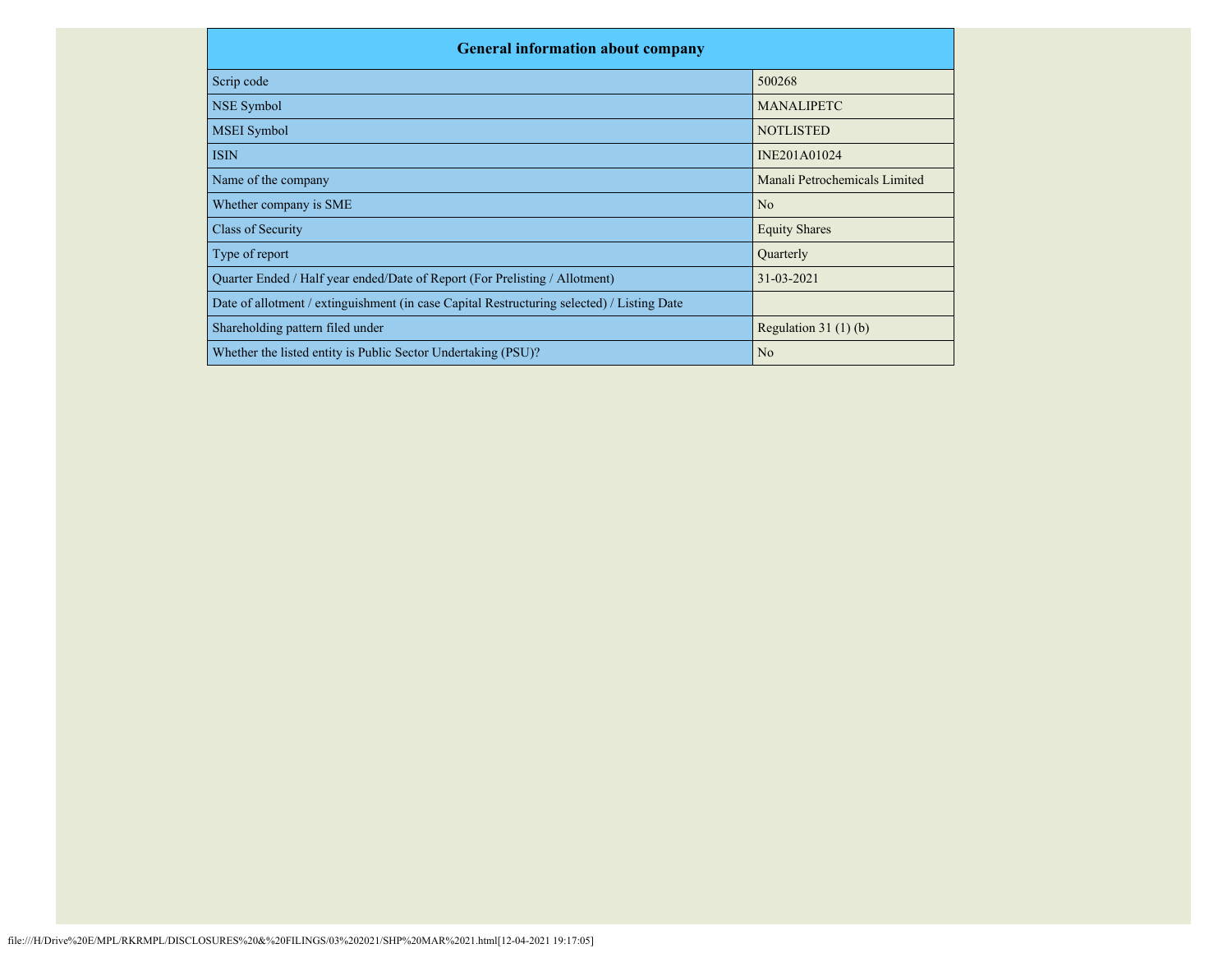|            | <b>Declaration</b>                                                                        |                |                                |                              |                             |  |  |  |  |  |
|------------|-------------------------------------------------------------------------------------------|----------------|--------------------------------|------------------------------|-----------------------------|--|--|--|--|--|
| Sr.<br>No. | Particular                                                                                | Yes/No         | Promoter and<br>Promoter Group | <b>Public</b><br>shareholder | Non Promoter-<br>Non Public |  |  |  |  |  |
|            | Whether the Listed Entity has issued any partly paid up shares?                           | N <sub>o</sub> | N <sub>o</sub>                 | No                           | N <sub>o</sub>              |  |  |  |  |  |
| 2          | Whether the Listed Entity has issued any Convertible Securities                           | No             | N <sub>o</sub>                 | No                           | N <sub>o</sub>              |  |  |  |  |  |
| 3          | Whether the Listed Entity has issued any Warrants?                                        | N <sub>o</sub> | N <sub>o</sub>                 | No                           | N <sub>o</sub>              |  |  |  |  |  |
| 4          | Whether the Listed Entity has any shares against which<br>depository receipts are issued? | N <sub>o</sub> | N <sub>o</sub>                 | No                           | N <sub>o</sub>              |  |  |  |  |  |
| 5          | Whether the Listed Entity has any shares in locked-in?                                    | No             | N <sub>o</sub>                 | N <sub>o</sub>               | N <sub>o</sub>              |  |  |  |  |  |
| 6          | Whether any shares held by promoters are pledge or otherwise<br>encumbered?               | No             | No                             |                              |                             |  |  |  |  |  |
|            | Whether company has equity shares with differential voting<br>rights?                     | N <sub>o</sub> | N <sub>o</sub>                 | No                           | N <sub>o</sub>              |  |  |  |  |  |
| 8          | Whether the listed entity has any significant beneficial owner?                           | Yes            |                                |                              |                             |  |  |  |  |  |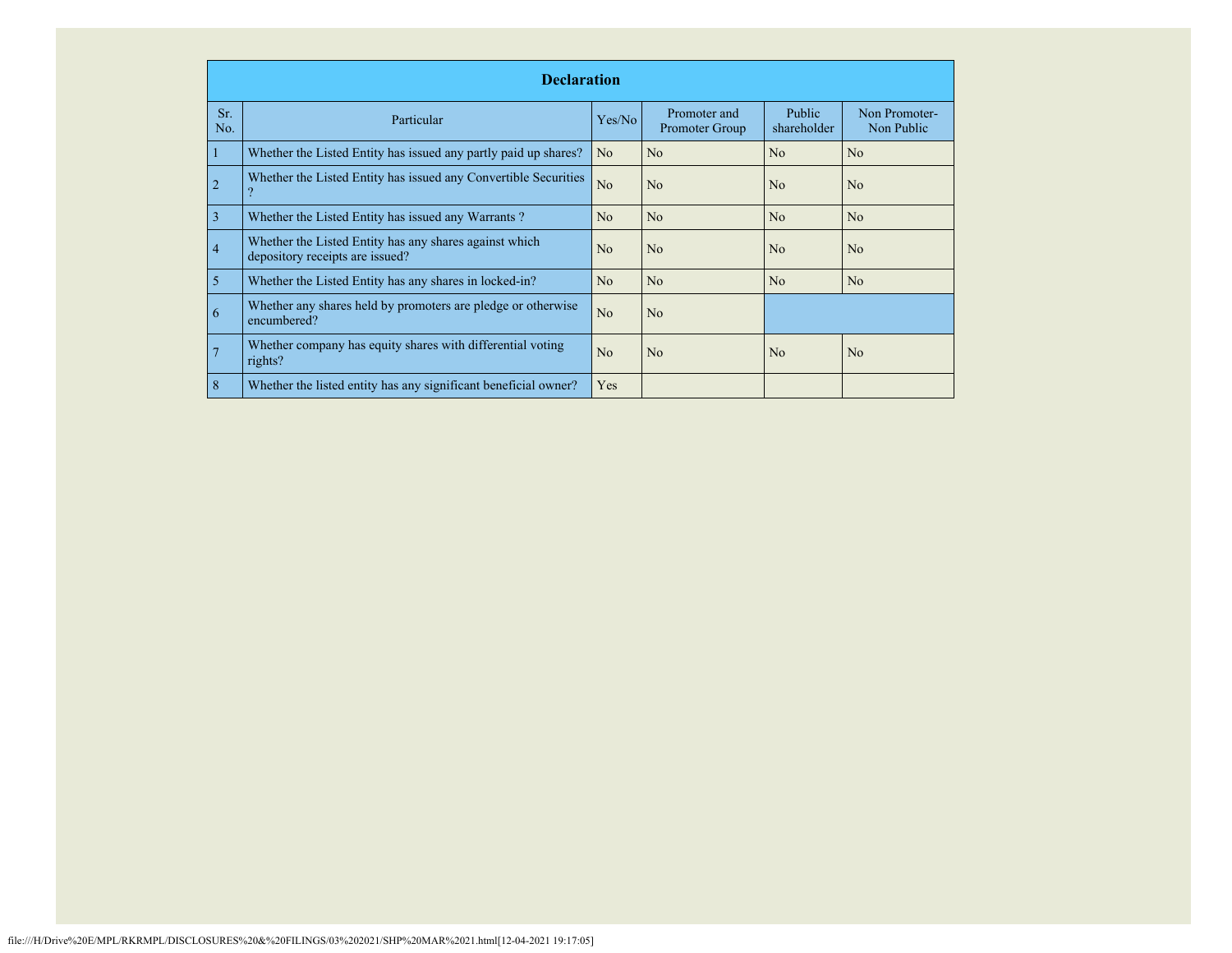|          | <b>Table I - Summary Statement holding of specified securities</b> |                         |                          |                                 |                                |                                                               |                                                                          |                             |                                      |           |                                   |  |  |  |
|----------|--------------------------------------------------------------------|-------------------------|--------------------------|---------------------------------|--------------------------------|---------------------------------------------------------------|--------------------------------------------------------------------------|-----------------------------|--------------------------------------|-----------|-----------------------------------|--|--|--|
|          |                                                                    |                         | No. of                   | No. Of<br>Partly                | No. Of                         | Total nos.<br>shares held<br>$(VII) =$<br>$(IV)+(V)+$<br>(VI) | Shareholding<br>as a % of total<br>no. of shares                         | class of securities (IX)    | Number of Voting Rights held in each |           |                                   |  |  |  |
| Category | Category<br>of                                                     | Nos. Of<br>shareholders | fully paid               | paid-<br>up                     | shares<br>underlying           |                                                               | (calculated as<br>per SCRR,<br>1957) (VIII)<br>As a $%$ of<br>$(A+B+C2)$ | No of Voting (XIV) Rights   |                                      |           |                                   |  |  |  |
| (1)      | shareholder<br>(II)                                                | (III)<br>(IV)           | up equity<br>shares held | equity<br>shares<br>held<br>(V) | Depository<br>Receipts<br>(VI) |                                                               |                                                                          | Class eg:<br>$\overline{X}$ | Class<br>eg:y                        | Total     | Total as<br>$a\%$ of<br>$(A+B+C)$ |  |  |  |
| (A)      | Promoter<br>$\&$<br>Promoter<br>Group                              | 5                       | 77167251                 |                                 |                                | 77167251                                                      | 44.86                                                                    | 77167251                    |                                      | 77167251  | 44.86                             |  |  |  |
| (B)      | Public                                                             | 110015                  | 94831978                 |                                 |                                | 94831978                                                      | 55.14                                                                    | 94831978                    |                                      | 94831978  | 55.14                             |  |  |  |
| (C)      | Non<br>Promoter-<br>Non Public                                     |                         |                          |                                 |                                |                                                               |                                                                          |                             |                                      |           |                                   |  |  |  |
| (C1)     | <b>Shares</b><br>underlying<br><b>DRs</b>                          |                         |                          |                                 |                                |                                                               |                                                                          |                             |                                      |           |                                   |  |  |  |
| (C2)     | Shares held<br>by<br>Employee<br><b>Trusts</b>                     |                         |                          |                                 |                                |                                                               |                                                                          |                             |                                      |           |                                   |  |  |  |
|          | Total                                                              | 110020                  | 171999229                |                                 |                                | 171999229                                                     | 100                                                                      | 171999229                   |                                      | 171999229 | 100                               |  |  |  |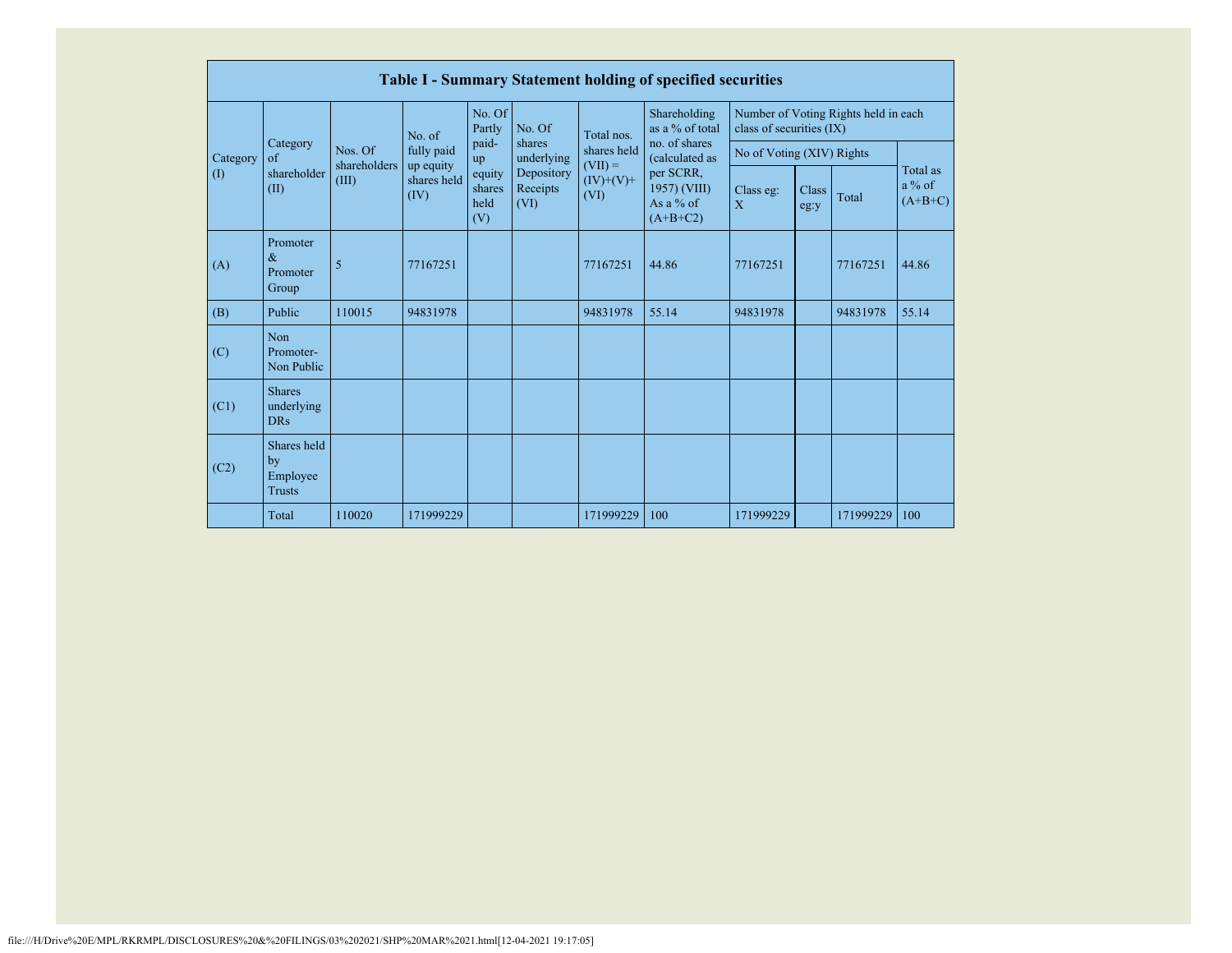|                       |                                                |                                                                                                                                                          |             |                                                           | Table I - Summary Statement holding of specified securities                                |                                        |                                                        |                                                                               |                                                           |                                       |
|-----------------------|------------------------------------------------|----------------------------------------------------------------------------------------------------------------------------------------------------------|-------------|-----------------------------------------------------------|--------------------------------------------------------------------------------------------|----------------------------------------|--------------------------------------------------------|-------------------------------------------------------------------------------|-----------------------------------------------------------|---------------------------------------|
| Category<br>$\rm (I)$ | Category<br>$\sigma$<br>shareholder<br>(II)    | No. Of<br>No. of<br><b>Shares</b><br><b>Shares</b><br>Underlying<br>Underlying<br>Outstanding<br>convertible<br>Warrants<br>securities<br>$(X_i)$<br>(X) |             | No. Of Shares<br>Underlying<br>Outstanding<br>convertible | Shareholding, as a %<br>assuming full<br>conversion of<br>convertible securities (         | Number of<br>Locked in<br>shares (XII) |                                                        | Number of<br><b>Shares</b><br>pledged or<br>otherwise<br>encumbered<br>(XIII) |                                                           | Number of<br>equity shares<br>held in |
|                       |                                                |                                                                                                                                                          | Outstanding | securities and<br>No. Of<br>Warrants $(X_i)$<br>(a)       | as a percentage of<br>diluted share capital)<br>$(XI) = (VII)+(X) As a$<br>% of $(A+B+C2)$ | No.<br>(a)                             | Asa<br>$%$ of<br>total<br><b>Shares</b><br>held<br>(b) | No.<br>(a)                                                                    | As $a$<br>$%$ of<br>total<br><b>Shares</b><br>held<br>(b) | dematerialized<br>form $(XIV)$        |
| (A)                   | Promoter<br>$\&$<br>Promoter<br>Group          |                                                                                                                                                          |             |                                                           | 44.86                                                                                      |                                        |                                                        |                                                                               |                                                           | 77167251                              |
| (B)                   | Public                                         |                                                                                                                                                          |             |                                                           | 55.14                                                                                      |                                        |                                                        |                                                                               |                                                           | 87656404                              |
| (C)                   | Non<br>Promoter-<br>Non Public                 |                                                                                                                                                          |             |                                                           |                                                                                            |                                        |                                                        |                                                                               |                                                           |                                       |
| (C1)                  | <b>Shares</b><br>underlying<br><b>DRs</b>      |                                                                                                                                                          |             |                                                           |                                                                                            |                                        |                                                        |                                                                               |                                                           |                                       |
| (C2)                  | Shares held<br>by<br>Employee<br><b>Trusts</b> |                                                                                                                                                          |             |                                                           |                                                                                            |                                        |                                                        |                                                                               |                                                           |                                       |
|                       | Total                                          |                                                                                                                                                          |             |                                                           | 100                                                                                        |                                        |                                                        |                                                                               |                                                           | 164823655                             |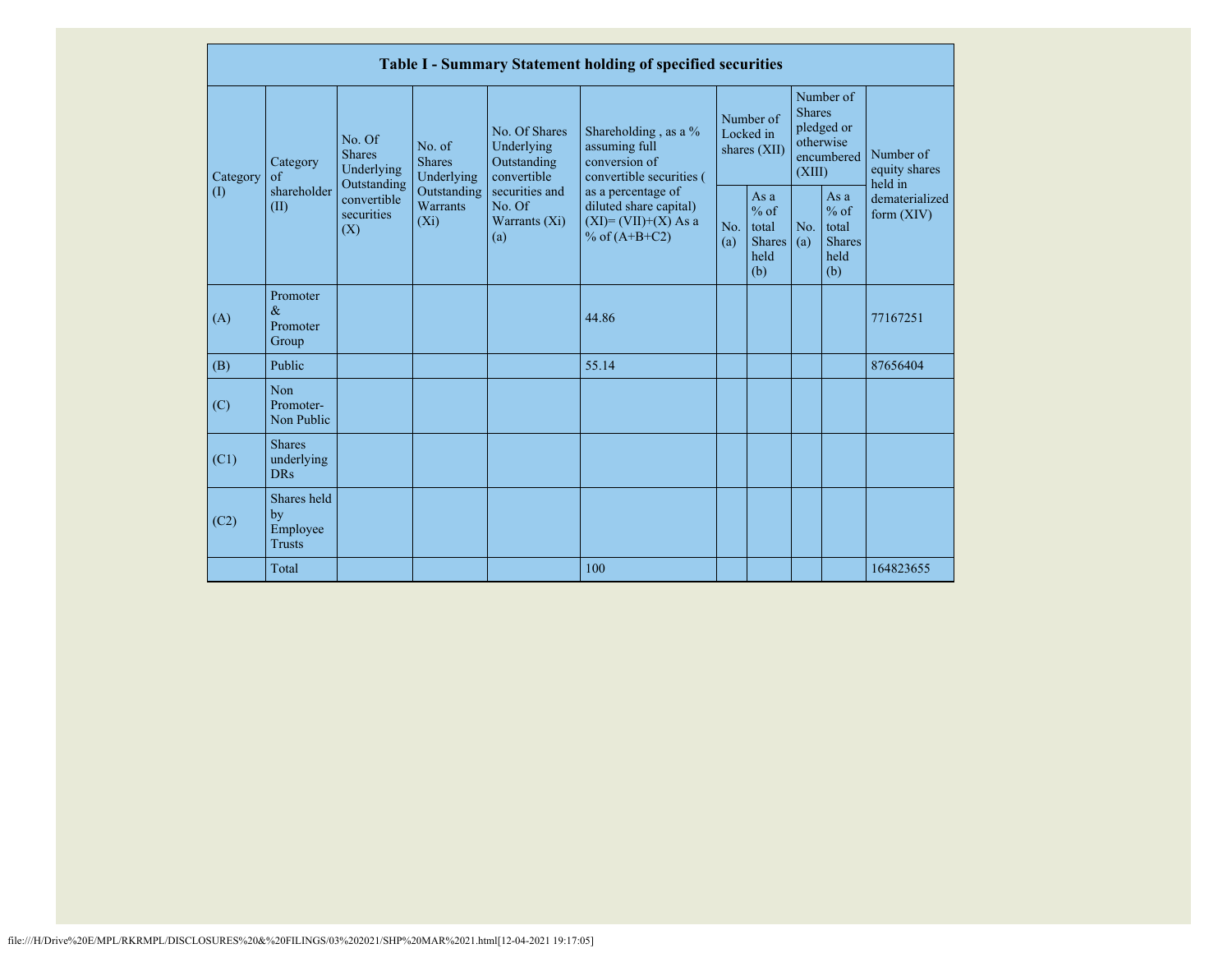|                                                                                                |                                                                     |                                                                                      |                                  |                                       |                                |                                  | Table II - Statement showing shareholding pattern of the Promoter and Promoter Group |                           |               |                                      |                                             |
|------------------------------------------------------------------------------------------------|---------------------------------------------------------------------|--------------------------------------------------------------------------------------|----------------------------------|---------------------------------------|--------------------------------|----------------------------------|--------------------------------------------------------------------------------------|---------------------------|---------------|--------------------------------------|---------------------------------------------|
|                                                                                                |                                                                     |                                                                                      |                                  | No.<br><b>Of</b>                      | No. Of                         |                                  | Shareholding<br>as a % of                                                            | class of securities (IX)  |               | Number of Voting Rights held in each |                                             |
|                                                                                                | Category &<br>Name of the                                           | Nos. Of                                                                              | No. of<br>fully paid             | Partly<br>paid-                       | shares<br>underlying           | Total nos.<br>shares held        | total no. of<br>shares                                                               | No of Voting (XIV) Rights |               |                                      | Total                                       |
| Sr.                                                                                            | Shareholders<br>(I)                                                 | shareholders<br>(III)                                                                | up equity<br>shares held<br>(IV) | up<br>equity<br>shares<br>held<br>(V) | Depository<br>Receipts<br>(VI) | $(VII) =$<br>$(IV)+(V)+$<br>(VI) | (calculated<br>as per SCRR,<br>1957) (VIII)<br>As a % of<br>$(A+B+C2)$               | Class eg:<br>$\mathbf X$  | Class<br>eg:y | Total                                | as a $%$<br>of<br>Total<br>Voting<br>rights |
| $\mathbf{A}$                                                                                   |                                                                     | Table II - Statement showing shareholding pattern of the Promoter and Promoter Group |                                  |                                       |                                |                                  |                                                                                      |                           |               |                                      |                                             |
| (1)                                                                                            | Indian                                                              |                                                                                      |                                  |                                       |                                |                                  |                                                                                      |                           |               |                                      |                                             |
| (c)                                                                                            | Financial<br>Institutions/<br><b>Banks</b>                          | $\mathbf{1}$                                                                         | 11212500                         |                                       |                                | 11212500                         | 6.52                                                                                 | 11212500                  |               | 11212500                             | 6.52                                        |
| (d)                                                                                            | Any Other<br>(specify)                                              | $\overline{4}$                                                                       | 65954751                         |                                       |                                | 65954751                         | 38.35                                                                                | 65954751                  |               | 65954751                             | 38.35                                       |
| Sub-Total<br>(A)(1)                                                                            |                                                                     | $\mathfrak{S}$                                                                       | 77167251                         |                                       |                                | 77167251                         | 44.86                                                                                | 77167251                  |               | 77167251                             | 44.86                                       |
| (2)                                                                                            | Foreign                                                             |                                                                                      |                                  |                                       |                                |                                  |                                                                                      |                           |               |                                      |                                             |
| Total<br>Shareholding<br>of Promoter<br>and<br>Promoter<br>Group $(A)=$<br>$(A)(1)+(A)$<br>(2) |                                                                     | 5                                                                                    | 77167251                         |                                       |                                | 77167251                         | 44.86                                                                                | 77167251                  |               | 77167251                             | 44.86                                       |
| B                                                                                              |                                                                     | Table III - Statement showing shareholding pattern of the Public shareholder         |                                  |                                       |                                |                                  |                                                                                      |                           |               |                                      |                                             |
| (1)                                                                                            | Institutions                                                        |                                                                                      |                                  |                                       |                                |                                  |                                                                                      |                           |               |                                      |                                             |
| (a)                                                                                            | Mutual<br>Funds                                                     | 6                                                                                    | 54900                            |                                       |                                | 54900                            | 0.03                                                                                 | 54900                     |               | 54900                                | 0.03                                        |
| (e)                                                                                            | Foreign<br>Portfolio<br>Investors                                   | $\mathfrak{Z}$                                                                       | 1557223                          |                                       |                                | 1557223                          | 0.91                                                                                 | 1557223                   |               | 1557223                              | 0.91                                        |
| (f)                                                                                            | Financial<br>Institutions/<br><b>Banks</b>                          | 6                                                                                    | 1750                             |                                       |                                | 1750                             | $\boldsymbol{0}$                                                                     | 1750                      |               | 1750                                 | $\boldsymbol{0}$                            |
| Sub-Total<br>(B)(1)                                                                            |                                                                     | 15                                                                                   | 1613873                          |                                       |                                | 1613873                          | 0.94                                                                                 | 1613873                   |               | 1613873                              | 0.94                                        |
| (3)                                                                                            | Non-institutions                                                    |                                                                                      |                                  |                                       |                                |                                  |                                                                                      |                           |               |                                      |                                             |
| (a(i))                                                                                         | Individuals -<br>i.Individual<br>shareholders<br>holding<br>nominal | 105560                                                                               | 56641946                         |                                       |                                | 56641946                         | 32.93                                                                                | 56641946                  |               | 56641946                             | 32.93                                       |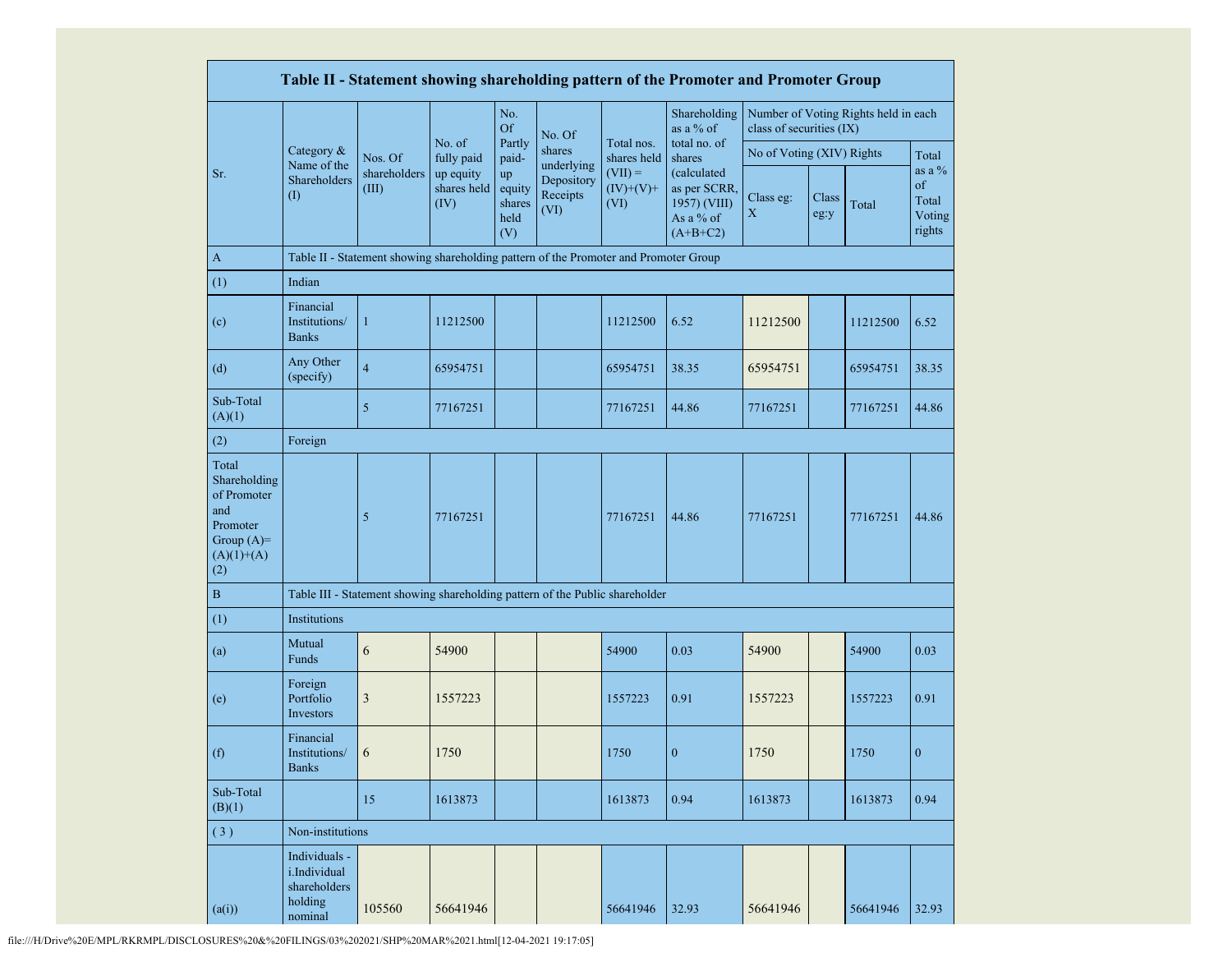|                                                                               | share capital<br>up to Rs. 2<br>lakhs.                                                                                 |                                                                                               |           |  |  |           |       |           |  |           |       |
|-------------------------------------------------------------------------------|------------------------------------------------------------------------------------------------------------------------|-----------------------------------------------------------------------------------------------|-----------|--|--|-----------|-------|-----------|--|-----------|-------|
| (a(ii))                                                                       | Individuals -<br>ii. Individual<br>shareholders<br>holding<br>nominal<br>share capital<br>in excess of<br>Rs. 2 lakhs. | 150                                                                                           | 15416079  |  |  | 15416079  | 8.96  | 15416079  |  | 15416079  | 8.96  |
| (e)                                                                           | Any Other<br>(specify)                                                                                                 | 4290                                                                                          | 21160080  |  |  | 21160080  | 12.3  | 21160080  |  | 21160080  | 12.3  |
| Sub-Total<br>(B)(3)                                                           |                                                                                                                        | 110000                                                                                        | 93218105  |  |  | 93218105  | 54.2  | 93218105  |  | 93218105  | 54.2  |
| <b>Total Public</b><br>Shareholding<br>$(B)= (B)(1) +$<br>$(B)(2)+(B)$<br>(3) |                                                                                                                        | 110015                                                                                        | 94831978  |  |  | 94831978  | 55.14 | 94831978  |  | 94831978  | 55.14 |
| $\mathbf C$                                                                   |                                                                                                                        | Table IV - Statement showing shareholding pattern of the Non Promoter- Non Public shareholder |           |  |  |           |       |           |  |           |       |
| Total (<br>$A+B+C2$ )                                                         |                                                                                                                        | 110020                                                                                        | 171999229 |  |  | 171999229 | 100   | 171999229 |  | 171999229 | 100   |
| Total<br>$(A+B+C)$                                                            |                                                                                                                        | 110020                                                                                        | 171999229 |  |  | 171999229 | 100   | 171999229 |  | 171999229 | 100   |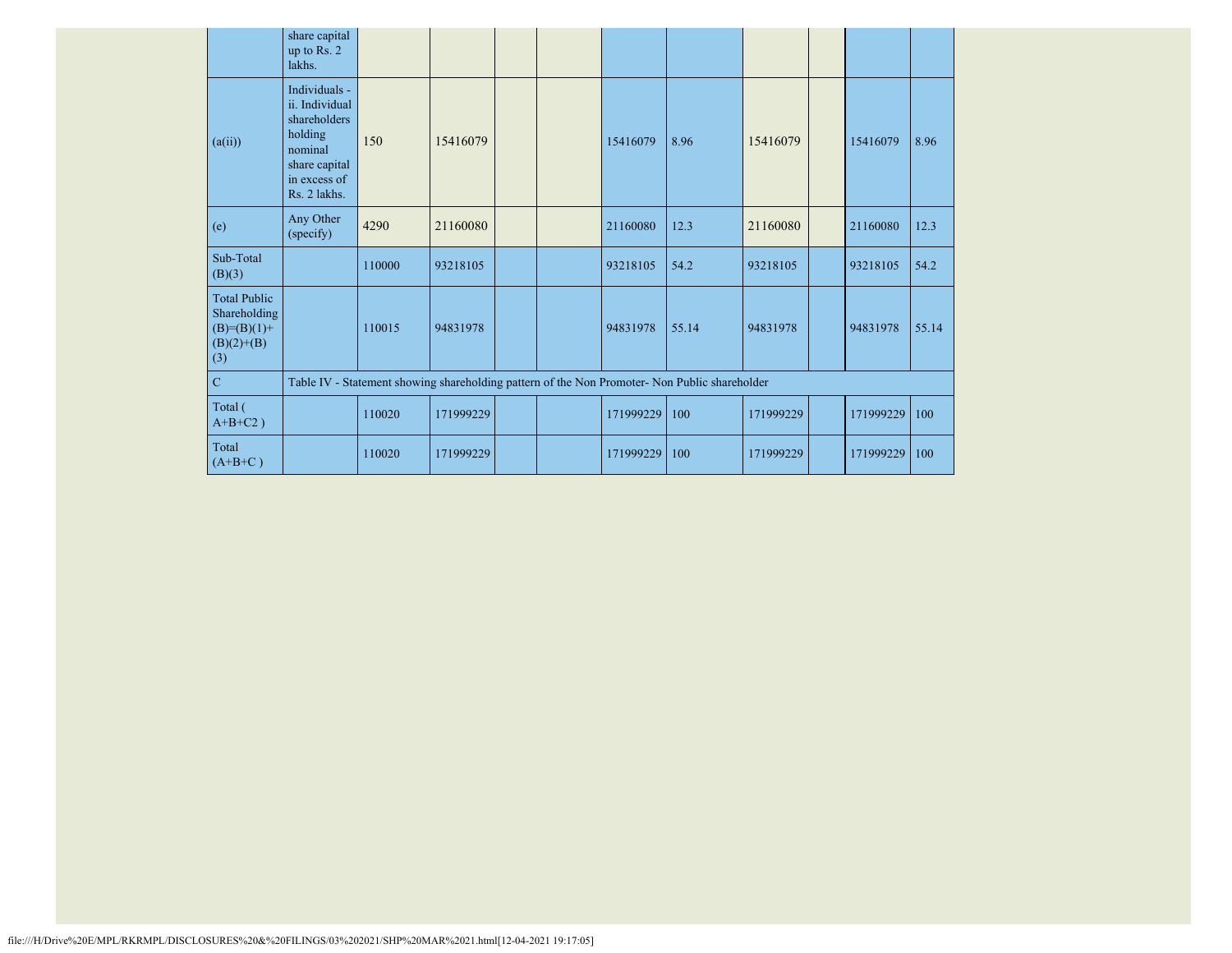|                                                                                         |                                                                                                                                                                         |                                            |                                                                                     | Table II - Statement showing shareholding pattern of the Promoter and Promoter Group |                                        |                                                  |                                                                               |                                                         |                              |
|-----------------------------------------------------------------------------------------|-------------------------------------------------------------------------------------------------------------------------------------------------------------------------|--------------------------------------------|-------------------------------------------------------------------------------------|--------------------------------------------------------------------------------------|----------------------------------------|--------------------------------------------------|-------------------------------------------------------------------------------|---------------------------------------------------------|------------------------------|
| Sr.                                                                                     | No. Of<br>No. of<br><b>Shares</b><br><b>Shares</b><br>Underlying<br>Underlying<br>Outstanding<br>Outstanding<br>convertible<br>Warrants<br>securities<br>$(X_i)$<br>(X) | No. Of Shares<br>Underlying<br>Outstanding | Shareholding, as a %<br>assuming full conversion of<br>convertible securities (as a |                                                                                      | Number of<br>Locked in<br>shares (XII) |                                                  | Number of<br><b>Shares</b><br>pledged or<br>otherwise<br>encumbered<br>(XIII) | Number of<br>equity shares<br>held in                   |                              |
|                                                                                         |                                                                                                                                                                         |                                            | convertible<br>securities and<br>No. Of Warrants<br>$(Xi)$ $(a)$                    | percentage of diluted share<br>capital) $(XI) = (VII)+(X)$ As<br>a % of $(A+B+C2)$   |                                        | As a<br>$%$ of<br>total<br>Shares<br>held<br>(b) | No.<br>(a)                                                                    | As a<br>$%$ of<br>total<br><b>Shares</b><br>held<br>(b) | dematerialized<br>form (XIV) |
| A                                                                                       |                                                                                                                                                                         |                                            |                                                                                     | Table II - Statement showing shareholding pattern of the Promoter and Promoter Group |                                        |                                                  |                                                                               |                                                         |                              |
| (1)                                                                                     | Indian                                                                                                                                                                  |                                            |                                                                                     |                                                                                      |                                        |                                                  |                                                                               |                                                         |                              |
| (c)                                                                                     |                                                                                                                                                                         |                                            |                                                                                     | 6.52                                                                                 |                                        |                                                  |                                                                               |                                                         | 11212500                     |
| (d)                                                                                     |                                                                                                                                                                         |                                            |                                                                                     | 38.35                                                                                |                                        |                                                  |                                                                               |                                                         | 65954751                     |
| Sub-Total (A)<br>(1)                                                                    |                                                                                                                                                                         |                                            |                                                                                     | 44.86                                                                                |                                        |                                                  |                                                                               |                                                         | 77167251                     |
| (2)                                                                                     | Foreign                                                                                                                                                                 |                                            |                                                                                     |                                                                                      |                                        |                                                  |                                                                               |                                                         |                              |
| Total<br>Shareholding<br>of Promoter<br>and Promoter<br>Group $(A)=$<br>$(A)(1)+(A)(2)$ |                                                                                                                                                                         |                                            |                                                                                     | 44.86                                                                                |                                        |                                                  |                                                                               |                                                         | 77167251                     |
| $\, {\bf B}$                                                                            |                                                                                                                                                                         |                                            |                                                                                     | Table III - Statement showing shareholding pattern of the Public shareholder         |                                        |                                                  |                                                                               |                                                         |                              |
| (1)                                                                                     | Institutions                                                                                                                                                            |                                            |                                                                                     |                                                                                      |                                        |                                                  |                                                                               |                                                         |                              |
| (a)                                                                                     |                                                                                                                                                                         |                                            |                                                                                     | 0.03                                                                                 |                                        |                                                  |                                                                               |                                                         | 17850                        |
| (e)                                                                                     |                                                                                                                                                                         |                                            |                                                                                     | 0.91                                                                                 |                                        |                                                  |                                                                               |                                                         | 1557223                      |
| (f)                                                                                     |                                                                                                                                                                         |                                            |                                                                                     | $\mathbf{0}$                                                                         |                                        |                                                  |                                                                               |                                                         | 250                          |
| Sub-Total (B)<br>(1)                                                                    |                                                                                                                                                                         |                                            |                                                                                     | 0.94                                                                                 |                                        |                                                  |                                                                               |                                                         | 1575323                      |
| (3)                                                                                     | Non-institutions                                                                                                                                                        |                                            |                                                                                     |                                                                                      |                                        |                                                  |                                                                               |                                                         |                              |
| (a(i))                                                                                  |                                                                                                                                                                         |                                            |                                                                                     | 32.93                                                                                |                                        |                                                  |                                                                               |                                                         | 50028572                     |
| (a(ii))                                                                                 |                                                                                                                                                                         |                                            |                                                                                     | 8.96                                                                                 |                                        |                                                  |                                                                               |                                                         | 15341169                     |
| (e)                                                                                     |                                                                                                                                                                         |                                            |                                                                                     | 12.3                                                                                 |                                        |                                                  |                                                                               |                                                         | 20711340                     |
| Sub-Total (B)<br>(3)                                                                    |                                                                                                                                                                         |                                            |                                                                                     | 54.2                                                                                 |                                        |                                                  |                                                                               |                                                         | 86081081                     |
| <b>Total Public</b><br>Shareholding<br>$(B)=(B)(1)+$                                    |                                                                                                                                                                         |                                            |                                                                                     | 55.14                                                                                |                                        |                                                  |                                                                               |                                                         | 87656404                     |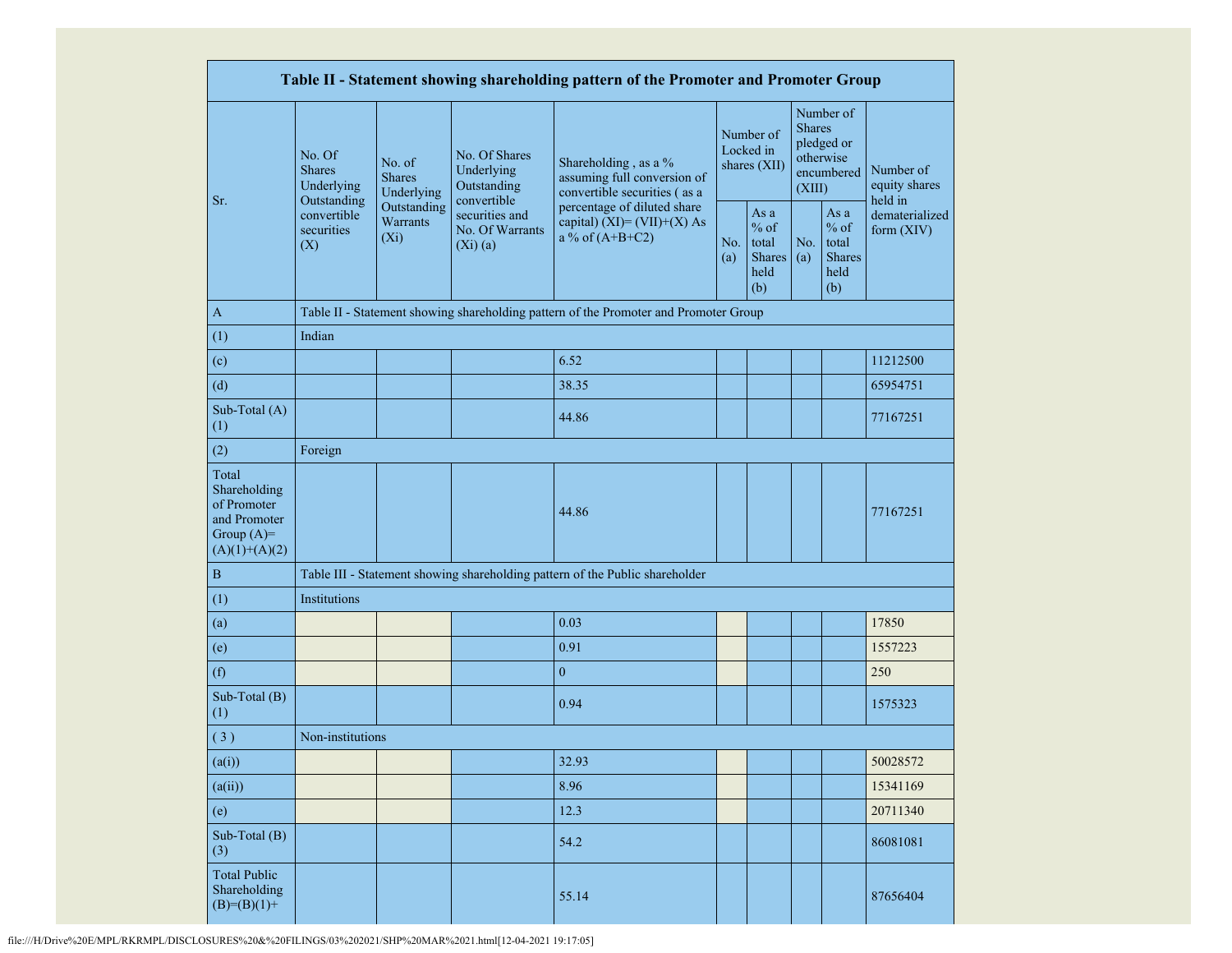| $(B)(2)+(B)(3)$     |                                                                                               |  |  |     |  |  |  |  |           |  |  |
|---------------------|-----------------------------------------------------------------------------------------------|--|--|-----|--|--|--|--|-----------|--|--|
|                     | Table IV - Statement showing shareholding pattern of the Non Promoter- Non Public shareholder |  |  |     |  |  |  |  |           |  |  |
| Total<br>$A+B+C2$ ) |                                                                                               |  |  | 100 |  |  |  |  | 164823655 |  |  |
| Total $(A+B+C)$     |                                                                                               |  |  | 100 |  |  |  |  | 164823655 |  |  |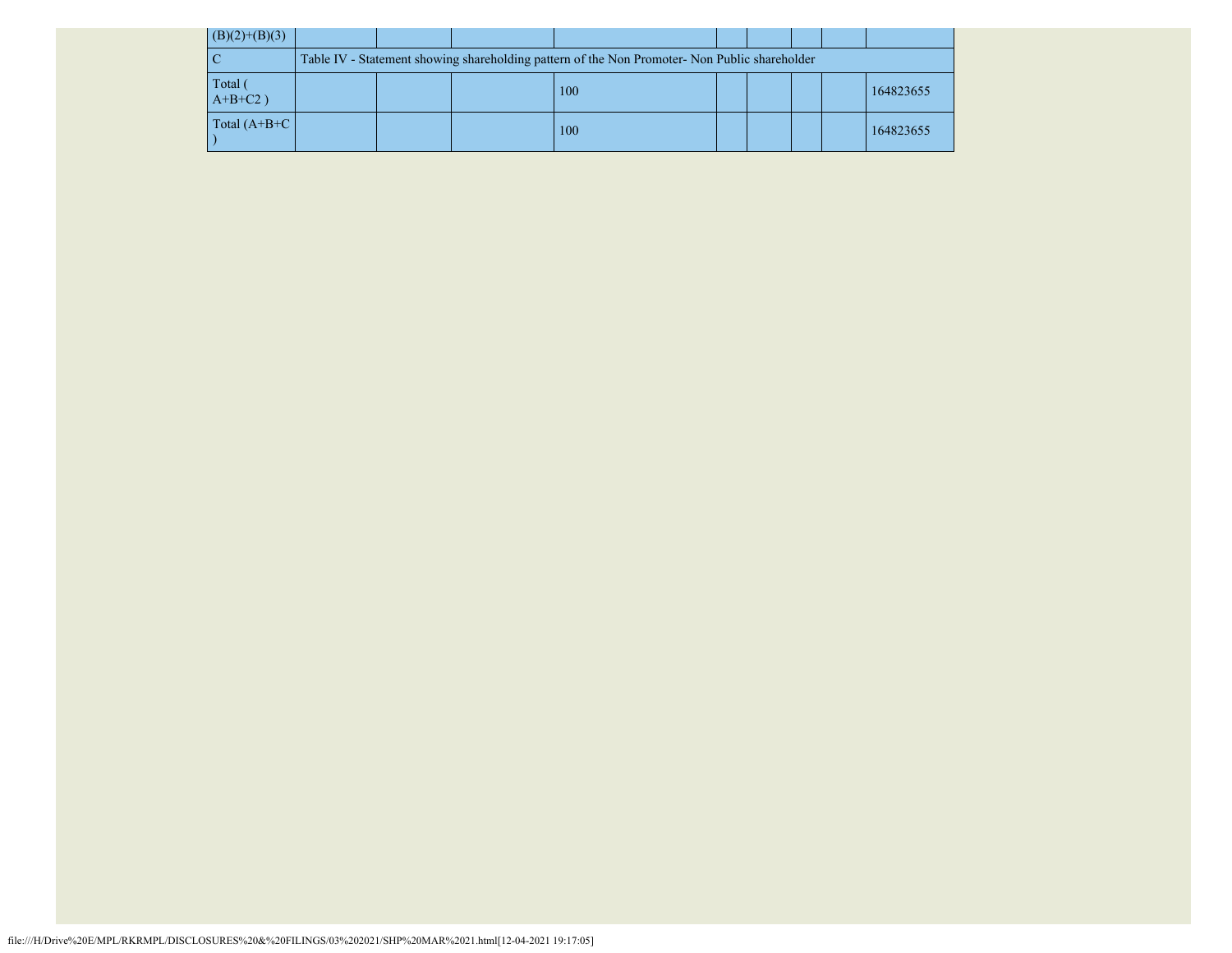|                                                                                                                      | <b>Financial Institutions/ Banks</b>                          |                       |
|----------------------------------------------------------------------------------------------------------------------|---------------------------------------------------------------|-----------------------|
| Searial No.                                                                                                          | $\mathbf{1}$                                                  |                       |
| Name of the<br>Shareholders (I)                                                                                      | TAMILNADU INDUSTRIAL DEVELOPMENT CORPORATION LTD              | Click here to go back |
| PAN(II)                                                                                                              | AAACT3409P                                                    | Total                 |
| No. of fully paid<br>up equity shares<br>held (IV)                                                                   | 11212500                                                      | 11212500              |
| No. Of Partly paid-<br>up equity shares<br>held(V)                                                                   |                                                               |                       |
| No. Of shares<br>underlying<br>Depository<br>Receipts (VI)                                                           |                                                               |                       |
| Total nos. shares<br>held $(VII) = (IV) +$<br>$(V)$ + $(VI)$                                                         | 11212500                                                      | 11212500              |
| Shareholding as a<br>% of total no. of<br>shares (calculated<br>as per SCRR,<br>1957) (VIII) As a<br>% of $(A+B+C2)$ | 6.52                                                          | 6.52                  |
|                                                                                                                      | Number of Voting Rights held in each class of securities (IX) |                       |
| Class eg: X                                                                                                          | 11212500                                                      | 11212500              |
| Class eg:y                                                                                                           |                                                               |                       |
| Total                                                                                                                | 11212500                                                      | 11212500              |
| Total as a % of<br><b>Total Voting rights</b>                                                                        | 6.52                                                          | 6.52                  |
| No. Of Shares<br>Underlying<br>Outstanding<br>convertible<br>securities $(X)$                                        |                                                               |                       |
| No. of Shares<br>Underlying<br>Outstanding<br>Warrants (Xi)                                                          |                                                               |                       |
| No. Of Shares<br>Underlying<br>Outstanding<br>convertible<br>securities and No.<br>Of Warrants (Xi)<br>(a)           |                                                               |                       |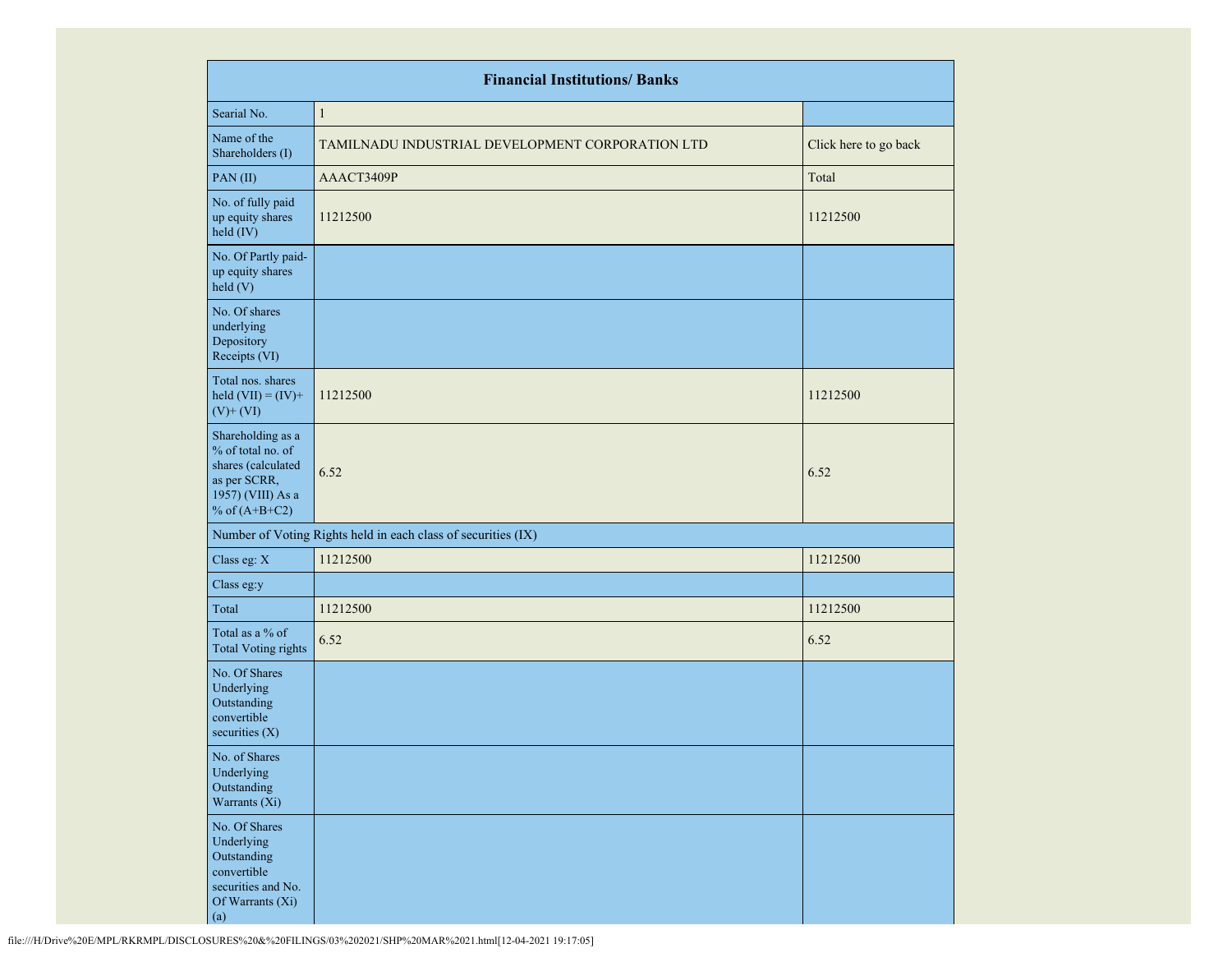| Shareholding, as a<br>% assuming full<br>conversion of<br>convertible<br>securities (as a<br>percentage of<br>diluted share<br>capital) (XI)=<br>$(VII)+(X)$ As a %<br>of $(A+B+C2)$ | 6.52                                                    | 6.52     |
|--------------------------------------------------------------------------------------------------------------------------------------------------------------------------------------|---------------------------------------------------------|----------|
| Number of Locked in shares (XII)                                                                                                                                                     |                                                         |          |
| No. (a)                                                                                                                                                                              |                                                         |          |
| As a % of total<br>Shares held (b)                                                                                                                                                   |                                                         |          |
|                                                                                                                                                                                      | Number of Shares pledged or otherwise encumbered (XIII) |          |
| No. (a)                                                                                                                                                                              |                                                         |          |
| As a % of total<br>Shares held (b)                                                                                                                                                   |                                                         |          |
| Number of equity<br>shares held in<br>dematerialized<br>form $(XIV)$                                                                                                                 | 11212500                                                | 11212500 |
| Reason for not providing PAN                                                                                                                                                         |                                                         |          |
| Reason for not<br>providing PAN                                                                                                                                                      |                                                         |          |
| Shareholder type                                                                                                                                                                     | Promoter                                                |          |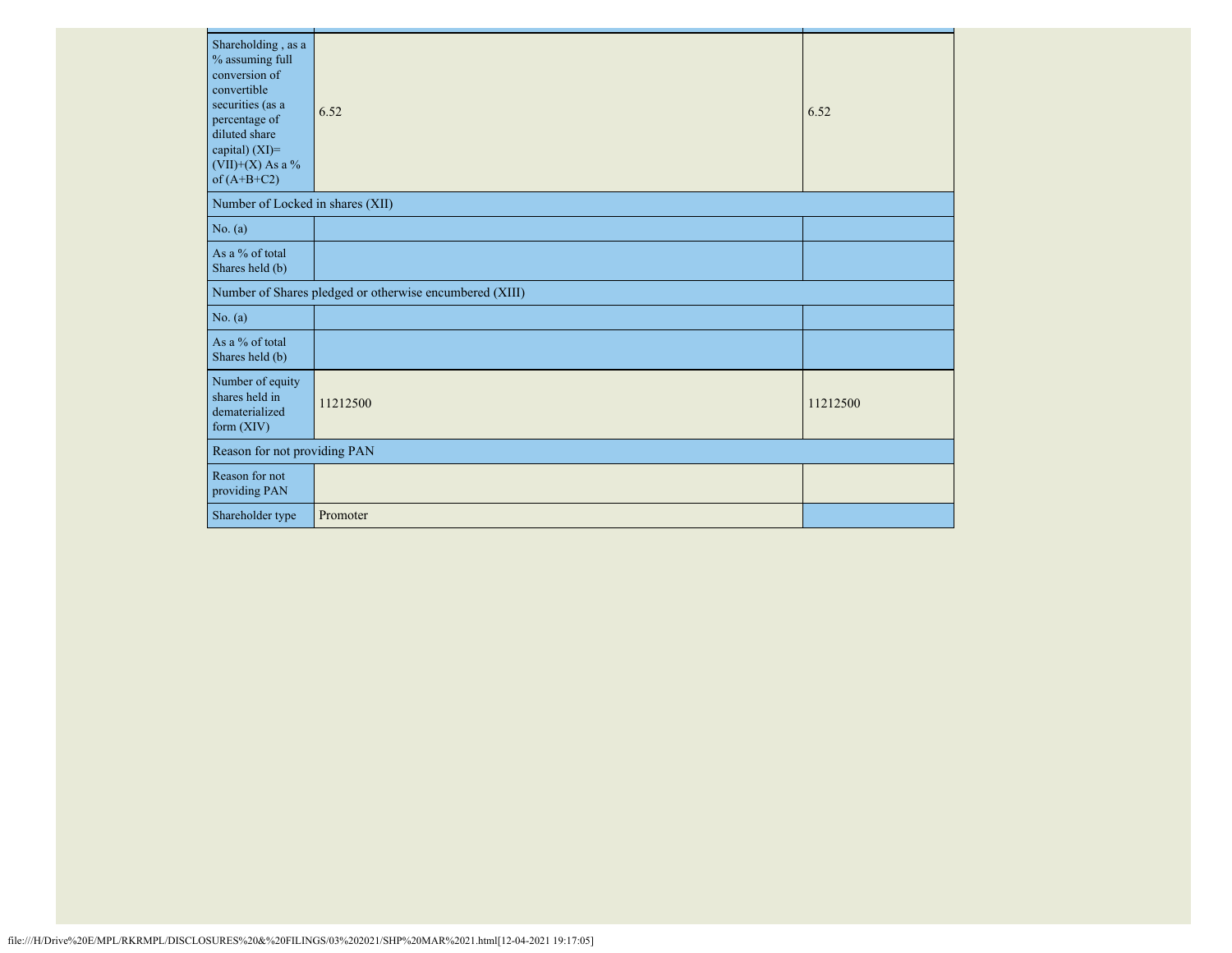|                                                                                                                      | <b>Any Other (specify)</b>                                    |                                                                          |                                                    |                                        |                          |  |  |  |  |  |  |  |
|----------------------------------------------------------------------------------------------------------------------|---------------------------------------------------------------|--------------------------------------------------------------------------|----------------------------------------------------|----------------------------------------|--------------------------|--|--|--|--|--|--|--|
| Searial No.                                                                                                          | $\mathbf{1}$                                                  | $\sqrt{2}$                                                               | 3                                                  | $\overline{4}$                         |                          |  |  |  |  |  |  |  |
| Category                                                                                                             | <b>Bodies Corporate</b>                                       | <b>Bodies Corporate</b>                                                  | <b>Bodies Corporate</b>                            | Director or<br>Director's<br>Relatives | Click here<br>to go back |  |  |  |  |  |  |  |
| Name of the<br>Shareholders (I)                                                                                      | <b>SIDD LIFE SCIENCES</b><br>PRIVATE LIMITED                  | SOUTHERN PETROCHEMICAL<br><b>INDUSTRIES</b><br><b>CORPORATIONLIMITED</b> | <b>RANFORD</b><br><b>INVESTMENTS</b><br><b>LTD</b> | <b>ASHWIN C</b><br><b>MUTHIAH</b>      |                          |  |  |  |  |  |  |  |
| PAN(II)                                                                                                              | AAECS9251J                                                    | AAACS4668K                                                               | AADCR5452K                                         | AAEPA4148H                             | Total                    |  |  |  |  |  |  |  |
| No. of the<br>Shareholders (I)                                                                                       | $\mathbf{1}$                                                  | $\mathbf{1}$                                                             | $\mathbf{1}$                                       | $\mathbf{1}$                           | $\overline{4}$           |  |  |  |  |  |  |  |
| No. of fully paid<br>up equity shares<br>held (IV)                                                                   | 65846053                                                      | 10000                                                                    | 85050                                              | 13648                                  | 65954751                 |  |  |  |  |  |  |  |
| No. Of Partly paid-<br>up equity shares<br>held(V)                                                                   |                                                               |                                                                          |                                                    |                                        |                          |  |  |  |  |  |  |  |
| No. Of shares<br>underlying<br>Depository<br>Receipts (VI)                                                           |                                                               |                                                                          |                                                    |                                        |                          |  |  |  |  |  |  |  |
| Total nos. shares<br>held $(VII) = (IV) +$<br>$(V)$ + $(VI)$                                                         | 65846053                                                      | 10000                                                                    | 85050                                              | 13648                                  | 65954751                 |  |  |  |  |  |  |  |
| Shareholding as a<br>% of total no. of<br>shares (calculated<br>as per SCRR,<br>1957) (VIII) As a<br>% of $(A+B+C2)$ | 38.28                                                         | 0.01                                                                     | 0.05                                               | 0.01                                   | 38.35                    |  |  |  |  |  |  |  |
|                                                                                                                      | Number of Voting Rights held in each class of securities (IX) |                                                                          |                                                    |                                        |                          |  |  |  |  |  |  |  |
| Class eg: X                                                                                                          | 65846053                                                      | 10000                                                                    | 85050                                              | 13648                                  | 65954751                 |  |  |  |  |  |  |  |
| Class eg:y                                                                                                           |                                                               |                                                                          |                                                    |                                        |                          |  |  |  |  |  |  |  |
| Total                                                                                                                | 65846053                                                      | 10000                                                                    | 85050                                              | 13648                                  | 65954751                 |  |  |  |  |  |  |  |
| Total as a % of<br><b>Total Voting rights</b>                                                                        | 38.28                                                         | 0.01                                                                     | 0.05                                               | 0.01                                   | 38.35                    |  |  |  |  |  |  |  |
| No. Of Shares<br>Underlying<br>Outstanding<br>convertible<br>securities $(X)$                                        |                                                               |                                                                          |                                                    |                                        |                          |  |  |  |  |  |  |  |
| No. of Shares<br>Underlying<br>Outstanding                                                                           |                                                               |                                                                          |                                                    |                                        |                          |  |  |  |  |  |  |  |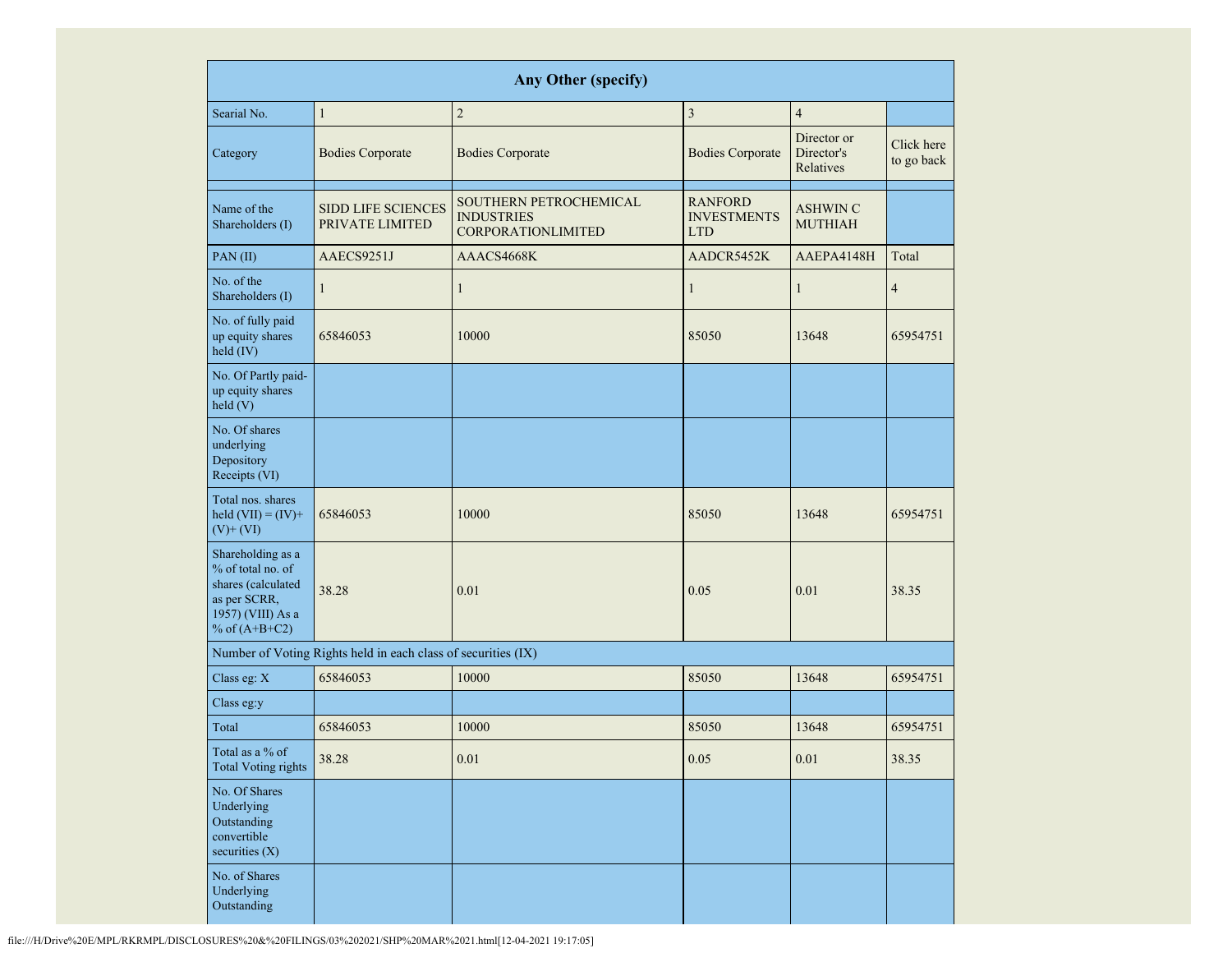| Warrants (Xi)                                                                                                                                                                      |                                                         |          |                |                |          |
|------------------------------------------------------------------------------------------------------------------------------------------------------------------------------------|---------------------------------------------------------|----------|----------------|----------------|----------|
| No. Of Shares<br>Underlying<br>Outstanding<br>convertible<br>securities and No.<br>Of Warrants $(X_i)$<br>(a)                                                                      |                                                         |          |                |                |          |
| Shareholding, as a<br>% assuming full<br>conversion of<br>convertible<br>securities (as a<br>percentage of<br>diluted share<br>capital) (XI)=<br>(VII)+(X) As a %<br>of $(A+B+C2)$ | 38.28                                                   | 0.01     | 0.05           | 0.01           | 38.35    |
| Number of Locked in shares (XII)                                                                                                                                                   |                                                         |          |                |                |          |
| No. (a)                                                                                                                                                                            |                                                         |          |                |                |          |
| As a % of total<br>Shares held (b)                                                                                                                                                 |                                                         |          |                |                |          |
|                                                                                                                                                                                    | Number of Shares pledged or otherwise encumbered (XIII) |          |                |                |          |
| No. (a)                                                                                                                                                                            |                                                         |          |                |                |          |
| As a % of total<br>Shares held (b)                                                                                                                                                 |                                                         |          |                |                |          |
| Number of equity<br>shares held in<br>dematerialized<br>form $(XIV)$                                                                                                               | 65846053                                                | 10000    | 85050          | 13648          | 65954751 |
| Reason for not providing PAN                                                                                                                                                       |                                                         |          |                |                |          |
| Reason for not<br>providing PAN                                                                                                                                                    |                                                         |          |                |                |          |
| Shareholder type                                                                                                                                                                   | Promoter                                                | Promoter | Promoter Group | Promoter Group |          |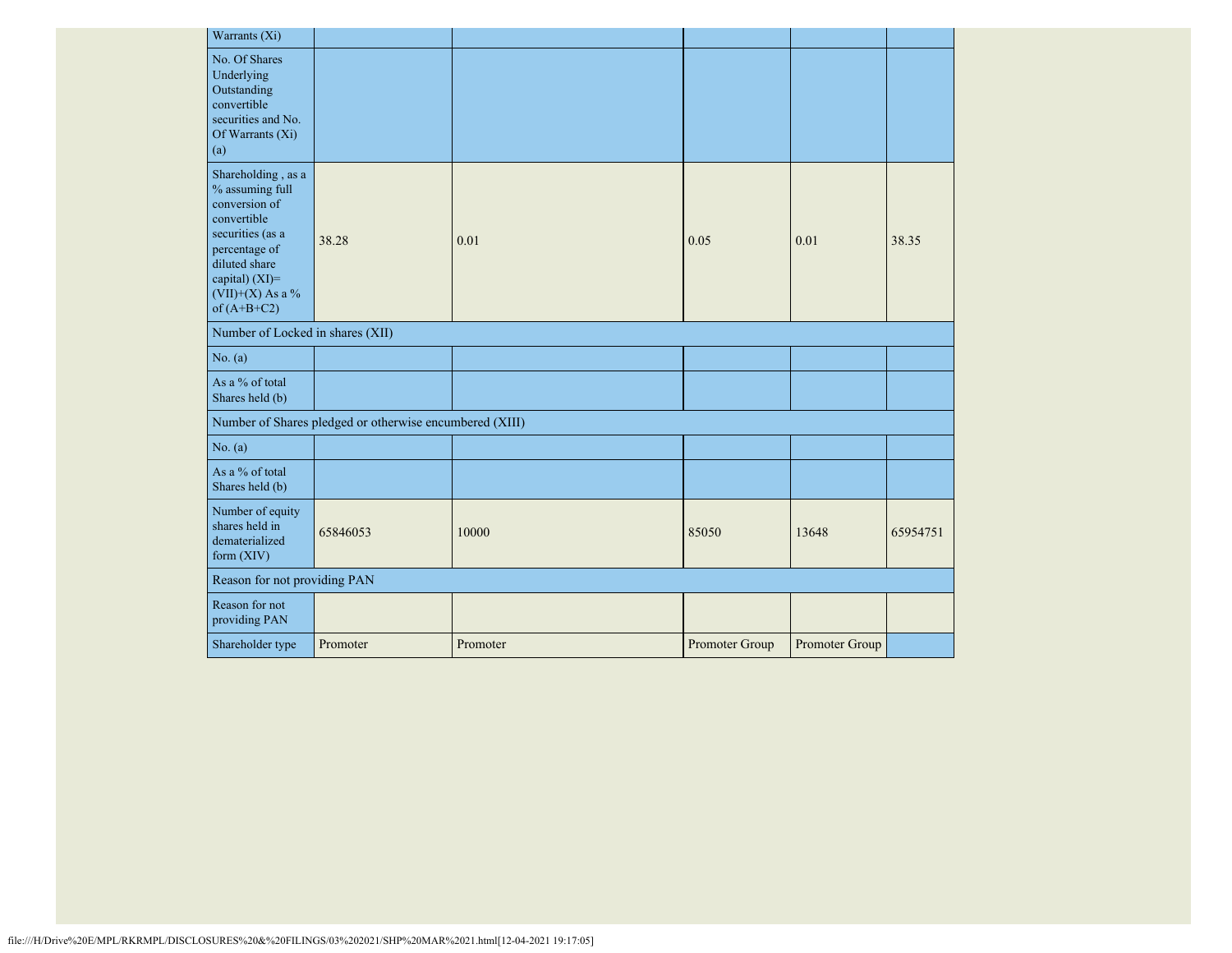| <b>Any Other (specify)</b>                                                                                           |                                                   |                            |                                           |                     |            |                         |                                     |
|----------------------------------------------------------------------------------------------------------------------|---------------------------------------------------|----------------------------|-------------------------------------------|---------------------|------------|-------------------------|-------------------------------------|
| Searial No.                                                                                                          | $\mathbf{1}$                                      | $\overline{c}$             | $\overline{\mathbf{3}}$                   | $\overline{4}$      | 5          | 6                       | $\overline{7}$                      |
| Category                                                                                                             | Unclaimed or Suspense or<br><b>Escrow Account</b> | <b>Bodies</b><br>Corporate | <b>Bodies Corporate</b>                   | Clearing<br>Members | <b>HUF</b> | <b>IEPF</b>             | Non-<br>Resident<br>Indian<br>(NRI) |
| Category / More<br>than 1 percentage                                                                                 | Category                                          | Category                   | More than 1 percentage of<br>shareholding | Category            | Category   | Category                | Category                            |
| Name of the<br>Shareholders (I)                                                                                      |                                                   |                            | <b>Mercantile Ventures</b><br>Limited     |                     |            |                         |                                     |
| PAN(II)                                                                                                              |                                                   |                            | AAICM6095N                                |                     |            |                         |                                     |
| No. of the<br>Shareholders (I)                                                                                       | $\mathbf{1}$                                      | 476                        | $\mathbf{1}$                              | 125                 | 1688       | $\overline{2}$          | 1997                                |
| No. of fully paid<br>up equity shares<br>held (IV)                                                                   | 95774                                             | 6309912                    | 2497810                                   | 778593              | 3252576    | 7242126                 | 3481059                             |
| No. Of Partly paid-<br>up equity shares<br>held(V)                                                                   |                                                   |                            |                                           |                     |            |                         |                                     |
| No. Of shares<br>underlying<br>Depository<br>Receipts (VI)                                                           |                                                   |                            |                                           |                     |            |                         |                                     |
| Total nos. shares<br>held $(VII) = (IV) +$<br>$(V)$ + $(VI)$                                                         | 95774                                             | 6309912                    | 2497810                                   | 778593              | 3252576    | 7242126                 | 3481059                             |
| Shareholding as a<br>% of total no. of<br>shares (calculated<br>as per SCRR,<br>1957) (VIII) As a<br>% of $(A+B+C2)$ | 0.06                                              | 3.67                       | 1.45                                      | 0.45                | 1.89       | 4.21                    | 2.02                                |
| Number of Voting Rights held in each class of securities (IX)                                                        |                                                   |                            |                                           |                     |            |                         |                                     |
| Class eg: X                                                                                                          | 95774                                             | 6309912                    | 2497810                                   | 778593              | 3252576    | 7242126                 | 3481059                             |
| Class eg:y                                                                                                           |                                                   |                            |                                           |                     |            |                         |                                     |
| Total                                                                                                                | 95774                                             | 6309912                    | 2497810                                   | 778593              |            | 3252576 7242126 3481059 |                                     |
| Total as a % of<br><b>Total Voting rights</b>                                                                        | $0.06\,$                                          | 3.67                       | 1.45                                      | 0.45                | 1.89       | 4.21                    | 2.02                                |
| No. Of Shares<br>Underlying<br>Outstanding<br>convertible<br>securities $(X)$                                        |                                                   |                            |                                           |                     |            |                         |                                     |
| No. of Shares                                                                                                        |                                                   |                            |                                           |                     |            |                         |                                     |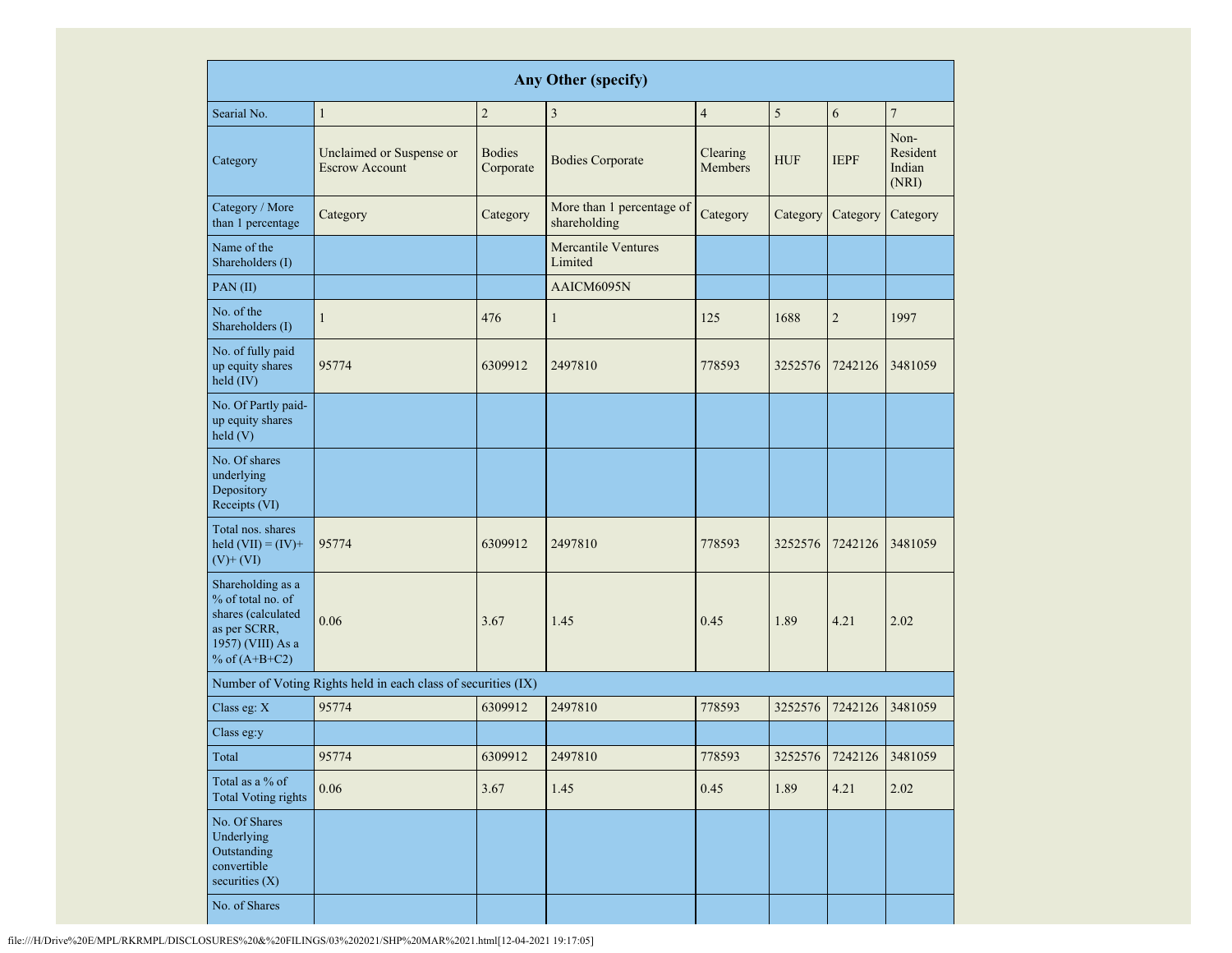| Underlying<br>Outstanding<br>Warrants (Xi)                                                                                                                                         |       |         |         |        |         |         |         |
|------------------------------------------------------------------------------------------------------------------------------------------------------------------------------------|-------|---------|---------|--------|---------|---------|---------|
| No. Of Shares<br>Underlying<br>Outstanding<br>convertible<br>securities and No.<br>Of Warrants (Xi)<br>(a)                                                                         |       |         |         |        |         |         |         |
| Shareholding, as a<br>% assuming full<br>conversion of<br>convertible<br>securities (as a<br>percentage of<br>diluted share<br>capital) (XI)=<br>(VII)+(X) As a %<br>of $(A+B+C2)$ | 0.06  | 3.67    | 1.45    | 0.45   | 1.89    | 4.21    | 2.02    |
| Number of Locked in shares (XII)                                                                                                                                                   |       |         |         |        |         |         |         |
| No. (a)                                                                                                                                                                            |       |         |         |        |         |         |         |
| As a % of total<br>Shares held (b)                                                                                                                                                 |       |         |         |        |         |         |         |
| Number of equity<br>shares held in<br>dematerialized<br>form $(XIV)$                                                                                                               | 95774 | 6155112 | 2497810 | 778593 | 3252561 | 7242126 | 3187134 |
| Reason for not providing PAN                                                                                                                                                       |       |         |         |        |         |         |         |
| Reason for not<br>providing PAN                                                                                                                                                    |       |         |         |        |         |         |         |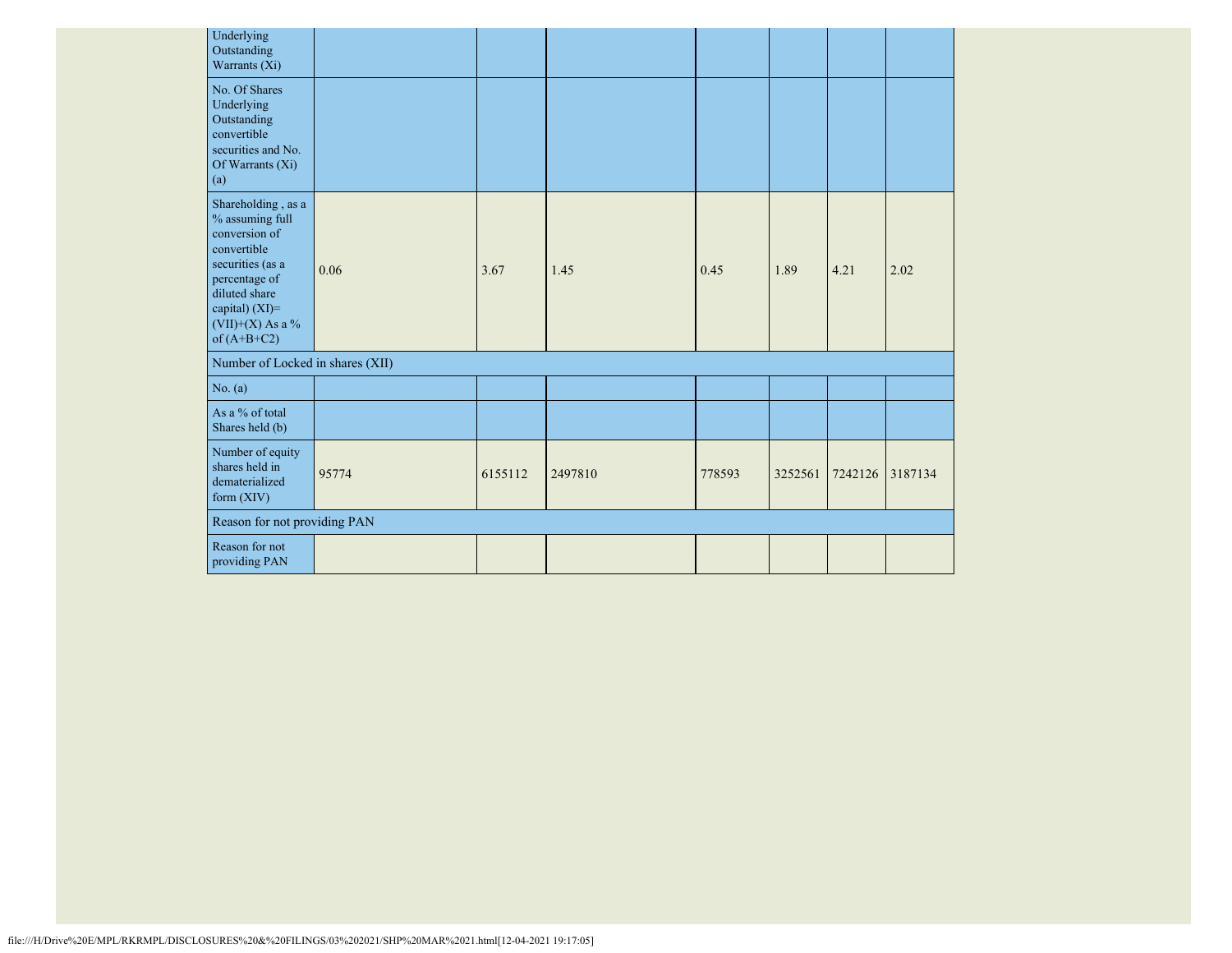| Any Other (specify)                                                                                                  |                                                               |                       |  |  |  |
|----------------------------------------------------------------------------------------------------------------------|---------------------------------------------------------------|-----------------------|--|--|--|
| Searial No.                                                                                                          | $\,8\,$                                                       |                       |  |  |  |
| Category                                                                                                             | <b>Trusts</b>                                                 |                       |  |  |  |
| Category / More<br>than 1 percentage                                                                                 | Category                                                      |                       |  |  |  |
| Name of the<br>Shareholders (I)                                                                                      |                                                               | Click here to go back |  |  |  |
| PAN(II)                                                                                                              |                                                               | Total                 |  |  |  |
| No. of the<br>Shareholders (I)                                                                                       | $\mathbf{1}$                                                  | 4290                  |  |  |  |
| No. of fully paid<br>up equity shares<br>held (IV)                                                                   | 40                                                            | 21160080              |  |  |  |
| No. Of Partly paid-<br>up equity shares<br>held (V)                                                                  |                                                               |                       |  |  |  |
| No. Of shares<br>underlying<br>Depository<br>Receipts (VI)                                                           |                                                               |                       |  |  |  |
| Total nos. shares<br>held $(VII) = (IV) +$<br>$(V)$ + $(VI)$                                                         | $40\,$                                                        | 21160080              |  |  |  |
| Shareholding as a<br>% of total no. of<br>shares (calculated<br>as per SCRR,<br>1957) (VIII) As a<br>% of $(A+B+C2)$ | $\boldsymbol{0}$                                              | 12.3                  |  |  |  |
|                                                                                                                      | Number of Voting Rights held in each class of securities (IX) |                       |  |  |  |
| Class eg: X                                                                                                          | 40                                                            | 21160080              |  |  |  |
| Class eg:y                                                                                                           |                                                               |                       |  |  |  |
| Total                                                                                                                | 40                                                            | 21160080              |  |  |  |
| Total as a % of<br>Total Voting rights                                                                               | $\boldsymbol{0}$                                              | 12.3                  |  |  |  |
| No. Of Shares<br>Underlying<br>Outstanding<br>convertible<br>securities $(X)$                                        |                                                               |                       |  |  |  |
| No. of Shares<br>Underlying<br>Outstanding<br>Warrants (Xi)                                                          |                                                               |                       |  |  |  |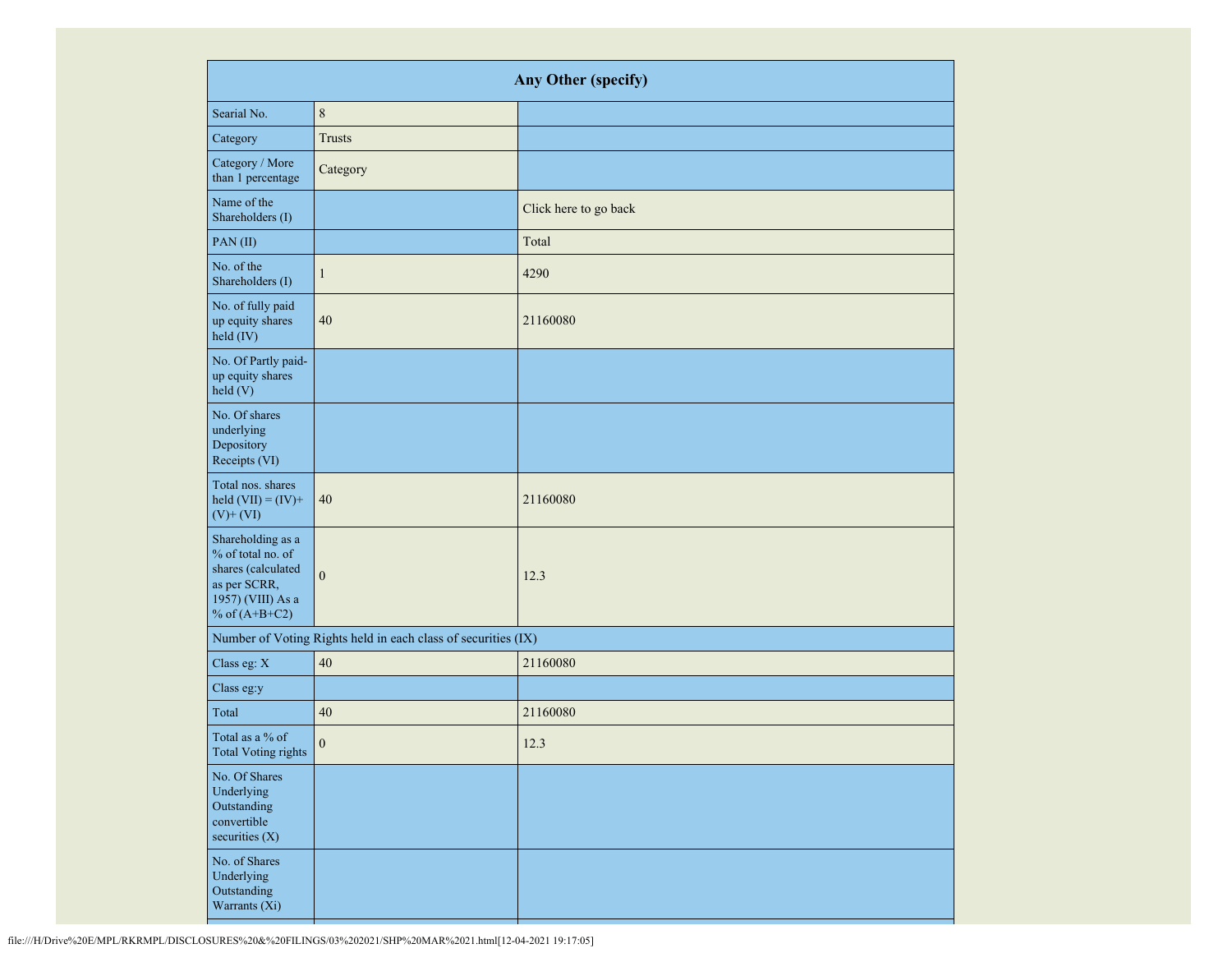| No. Of Shares<br>Underlying<br>Outstanding<br>convertible<br>securities and No.<br>Of Warrants (Xi)<br>(a)                                                                         |                                  |          |  |  |  |
|------------------------------------------------------------------------------------------------------------------------------------------------------------------------------------|----------------------------------|----------|--|--|--|
| Shareholding, as a<br>% assuming full<br>conversion of<br>convertible<br>securities (as a<br>percentage of<br>diluted share<br>capital) (XI)=<br>(VII)+(X) As a %<br>of $(A+B+C2)$ | $\mathbf{0}$                     | 12.3     |  |  |  |
|                                                                                                                                                                                    | Number of Locked in shares (XII) |          |  |  |  |
| No. (a)                                                                                                                                                                            |                                  |          |  |  |  |
| As a % of total<br>Shares held (b)                                                                                                                                                 |                                  |          |  |  |  |
| Number of equity<br>shares held in<br>dematerialized<br>form (XIV)                                                                                                                 | 40                               | 20711340 |  |  |  |
|                                                                                                                                                                                    | Reason for not providing PAN     |          |  |  |  |
| Reason for not<br>providing PAN                                                                                                                                                    |                                  |          |  |  |  |